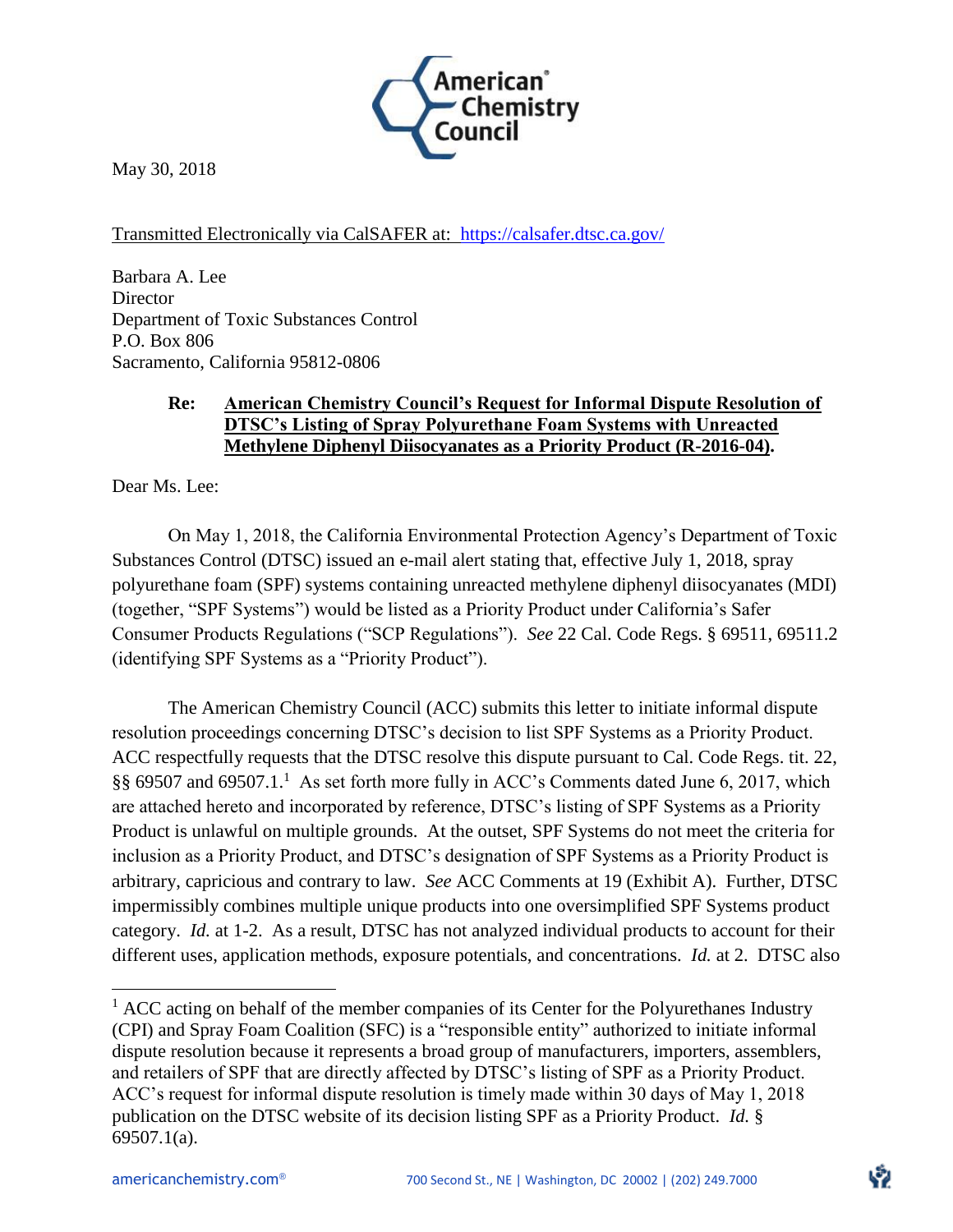has not justified its determination that SPF Systems present the potential for (1) public and/or aquatic, avian, or terrestrial animal or plant organism exposure, *and* that (2) exposure to SPF would contribute or cause significant or widespread adverse impacts. *Id.*

DTSC also did not adequately consider product stewardship, safety proposals and industry practices that curtail potential exposure to MDI during the use of SPF Systems. *Id.* DTSC did not provide reliable evidence that SPF Systems present the potential for significant or widespread adverse impacts or even offer a threshold to define for potential for significant or widespread adverse effects. In contrast, DTSC asserts apparently for the first time in this administrative context use of an overbroad and unspecific "precautionary approach" that falls short of providing adequate evidence necessary for a justified listing. *See* Final Statement of Reasons (FSOR) at 3. In addition, recent data show a decline in asthma rates associated with isocyanates and no cases attributable to unreacted MDI in California. *Id.* DTSC's listing of SPF Systems as a Priority Product lacks an objective, scientific systematic process and is therefore arbitrary and capricious. *Id.* Nor did DTSC fairly respond to ACC's Comments, as its repeated refrain on multiple issues in the FSOR has been that DTSC "made no changes to the proposed regulation as a result of the public comments." *See e.g.,* FOSR at 8, 9, 10, 11, etc.

In short, ACC disputes DTSC's resolution of the issues and legal concerns underlying the listing of SPF Systems as a Priority Product, including those matters and legal issues highlighted in ACC's Comments. ACC further reserves the right to raise other issues, including a full response to DTSC's position set forth in its FSOR and elsewhere, during the course of this informal dispute process.<sup>2</sup> ACC highlights several of its principal concerns with DTSC's listing of SPF as a Priority Product under the SCP Regulations below.

 $\overline{\phantom{a}}$ 

<sup>2</sup> FSOR, *Safer Consumer Products Regulations – Listing Spray Polyurethane Foam Systems with Unreacted Methylene Diphenyl Isocyanates as a Priority Product*, R-2014-04, at 4 (Feb. 2018). Considering the breath of issues under dispute, resolution of the disputes through informal process must include but not be limited to opportunity to: explain the issues under dispute; meet and confer in a good faith effort to resolve those disputes; provide follow-up written comments on items emerging from the meeting and additional discussion as appropriate; memorialization of the issues discussed, resolutions reached, and the basis/rationale for each outcome.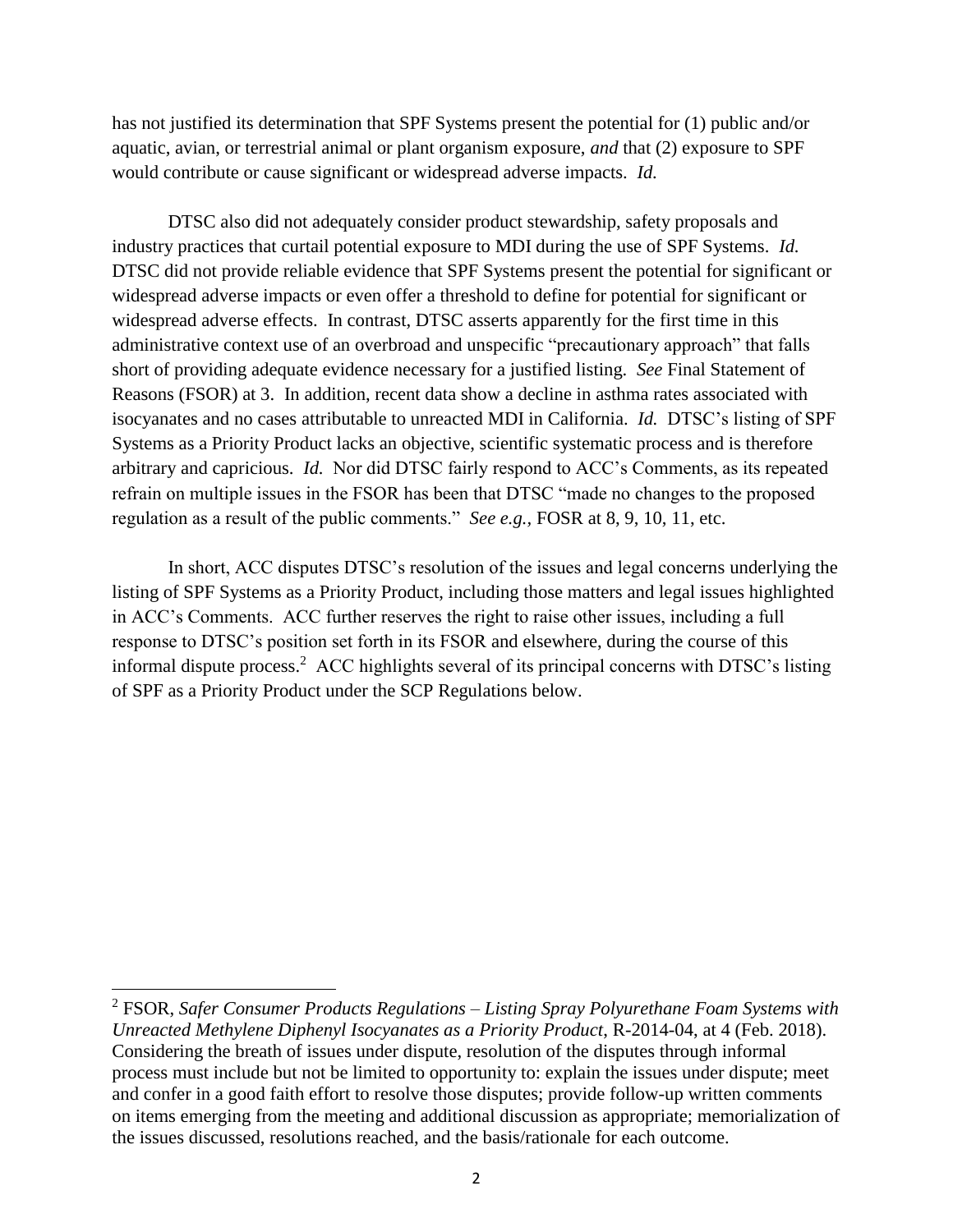#### **DISCUSSION**

### **I. DTSC Has Impermissibly Interpreted its Regulatory Authority by Listing SPF as a Priority Product Under the SCP Regulations (***See* **ACC Comments at 1-24).**

### **A. In Listing SPF Systems As a Priority Product, DTSC Has Not Shown An Adequate "Potential for Public and/or Aquatic, Avian, or Terrestrial Animal or Plant Organism Exposure to the Candidate Chemical(s) in the Product."**

The SCP Regulations require DTSC to consider: (i) how a product is used; (ii) the occurrence, frequency, extent and duration of the exposure and (iii) engineering and administrative controls. DTSC, however, has chosen to regulate multiple distinct SPF products under one generic umbrella without consideration of how each product is used. See FSOR at 8. DTSC has failed to consider individually the frequency, extent, level, and duration of potential exposure associated with different SPF products. Id. Moreover, DTSC improperly rejected controls, application methods, and other safety practices that reduce potential for exposure to MDI. See id. at 2; see also FSOR at 12-13. DTSC's listing of SPF Systems as a Priority Product is also inconsistent with scientific literature and health-based information systems about MDI in SPF Systems.

DTSC was required to show that there is a potential "exposure to the Candidate Chemical(s)" in the SPF Systems. *See* SCP Regulation § 69503.2(a)(1). DTSC improperly views the "exposure" requirement of the SCP Regulations to be a formality in that DTSC has identified no minimum threshold level of "exposure" required to qualify a chemical of concern/product of concern combination for a Priority Product listing. *Id.* at 19. DTSC even concedes its lack of evidence to show that SPF spraying has caused observed cases of asthma. *See* FSOR at 3. Under DTSC's approach, nearly every consumer product sold in California would have the potential for public and/or aquatic, avian, or terrestrial animal or plant organism exposure to a chemical in a chemical-product combination. *See* FSOR at 18. The SCP Regulations are designed to identify a subset of chemicals and products for which a more timely regulatory response might be justified. That criteria, however, does not support listing SPF Systems as a Priority Product under the SCP Regulations.

### **B. In Listing SPF Systems, DTSC Has Not Shown An Adequate "Potential for Widespread or Significant Adverse Impacts***.***"**

The SPF Regulations also specify a pre-requisite for identifying a product-chemical combination for listing as a Priority Product is that there must be the "potential for one or more exposures to contribute to or cause significant or widespread adverse impacts." SCP Regulations § 69503.2(a)(2). Here, too, DTSC has not identified a threshold minimum for potential exposures to MDI in SPF Systems that would consider exposures to be significant or widespread thus qualifying SPF systems as Priority Products. *See id.* This lack of specificity and clarity underscores the inadequacy of DTSC's decision-making process. FSOR at 28 (identifying no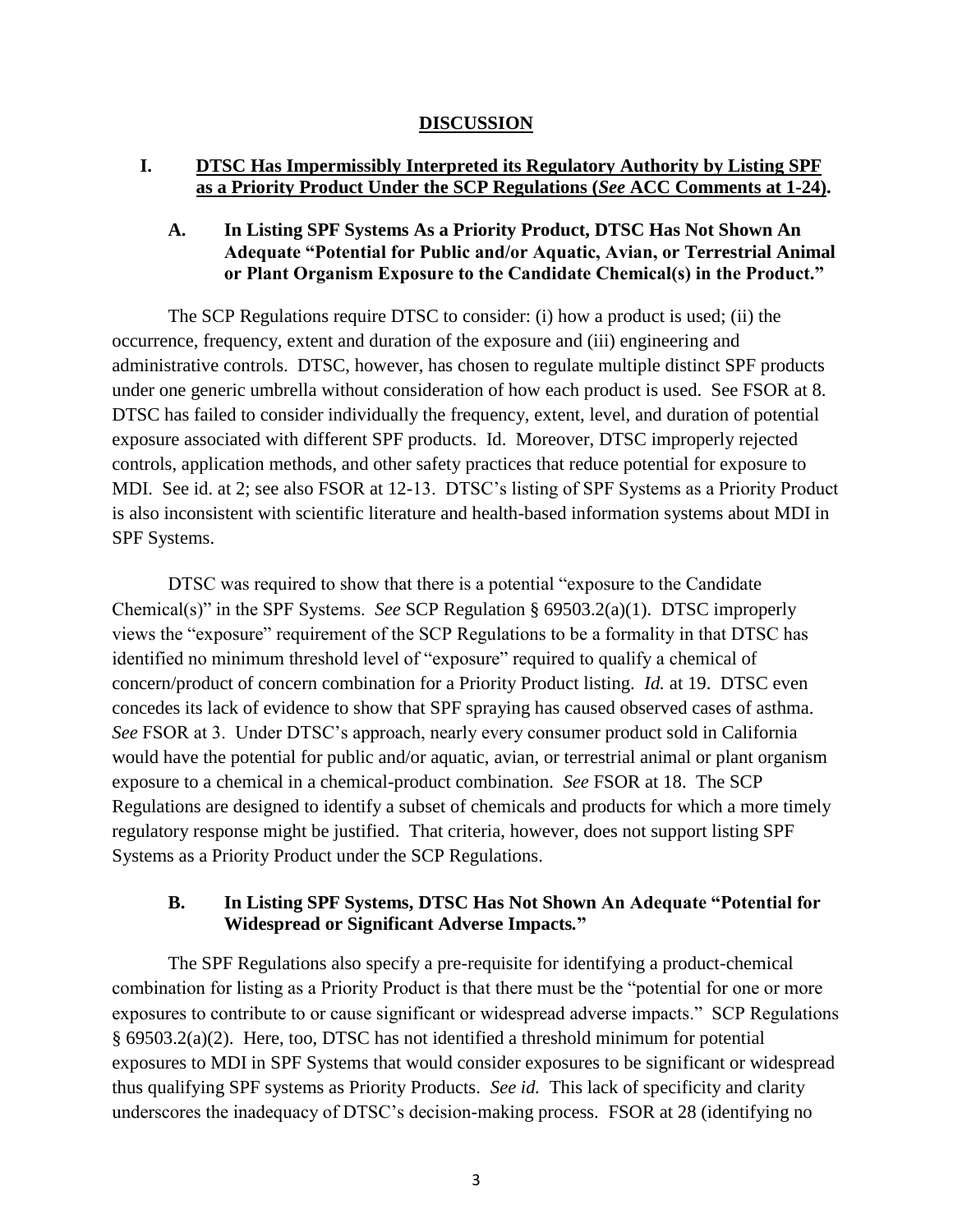threshold but asserting that regulations are "precautionary and flexible" and "do not contain threshold requirements for establishing Priority Products").

DTSC asserts that the SPF market in California and around the world is growing as evidence of the potential for widespread or significant adverse impact on California consumers. *See* FSOR at 20; *id.* at 28. These market data do not support DTSC's decision to list SPF Systems as a Priority Product. On the contrary, the fact that the market is growing without any recent occupational asthma cases attributed to MDI exposure in SPF Systems shows that industry product stewardship efforts have been successful and that listing of SPF Systems as a Priority Product is unwarranted. In fact, reliable and peer-reviewed data demonstrate that occupational asthma rates for MDI are declining. *See* ACC Comments at 14-18. And, the most recent National Institute for Occupational Safety and Health (NIOSH) data reflect likewise that isocyanates are no longer a top-ten leading cause of workplace asthma. *Id.* at 16. Ignoring this data and instead of providing actual evidence of widespread or significant adverse impacts as required, DTSC claims apparently for the first time within the administrative record that its "precautionary approach" avoids the need to show that SPF spraying has caused observed cases of asthma. FSOR at 3. Listing SPF Systems as a Priority Product is inappropriate because DTSC has not shown that any health effects tied to SPF Systems are significant or widespread.

DTSC has also failed to provide substantial evidence that non-occupational exposure to SPF Systems causes significant or widespread adverse impacts. *See* ACC Comments at 18. DTSC points to general population statistics on asthma in the United States generally and in California specifically; however, these statistics do not provide any context for how many of these cases relate to isocyanates or to MDI in SPF Systems. DTSC acknowledges that potential exposures can be addressed through personal protective equipment (PPE), but provides no support for its conclusion that individuals and sole proprietors will not use ventilation systems or PPE consistent with product directions and health and safety documents. *See* FSOR at 14, 23.

Further, professionally-installed SPF Systems are not a "Consumer Product" under the governing statute. DTSC is required to adopt regulations "that establish a process for evaluating chemicals of concern in consumer products." California Health and Safety Code Sec. 25253(a)(1). DTSC's authority to designate Priority Products, then, is limited to "consumer products." Worker exposure is already regulated by state and federal occupational health and safety regulations. Professionally-installed SPF Systems are not a product "used" by consumers in the way that the SCP Regulations intend. DTSC cannot avoid that conclusion by pointing to internet searches that suggest that two-part SPF Systems with MDI might be marketed to consumers for home use or that some SPF Systems with MDI are marketed to Do-It-Yourselfers (DIYers) to repair and maintain roofing systems. FSOR at 27. In fact, DTSC acknowledges that DIYers "may not apply SPF on roofing." FSOR at 9.Additionally, SPF systems used for insulation may be purchased at some retail access points by professionals for professional use.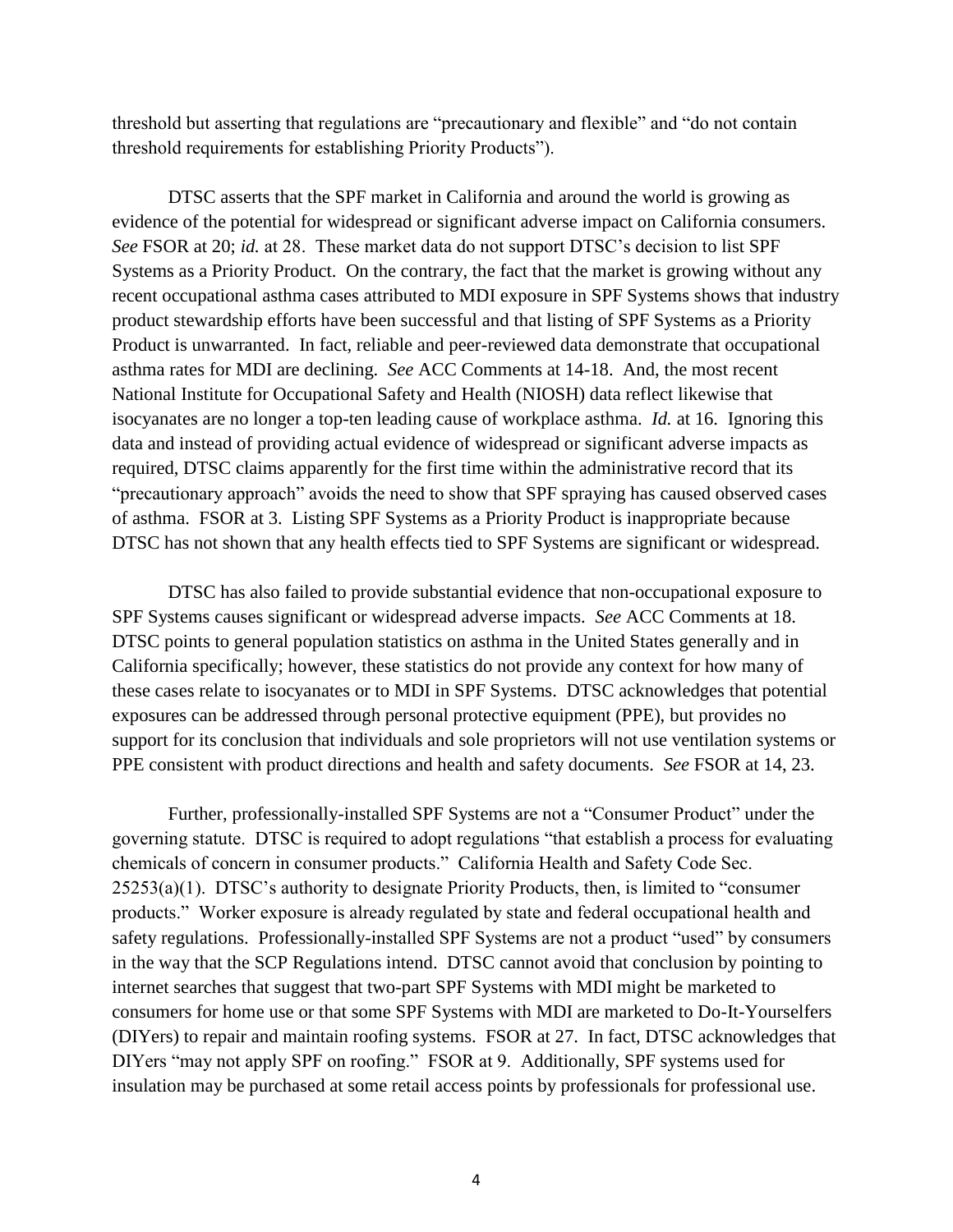Further, DTSC has not provided a clear account of its process for prioritization, including how isocyanates were selected for consideration and how DTSC weighed the various Priority Product selection criteria. *See* ACC Comments at 22. DTSC's response confirms that it did not conduct any systematic analysis of exposure by consumers. Rather, DTSC based its decision to list SPF upon "potential harm to workers" because the "presence of MDI in the breathing zone of applicators demonstrates potential exposure to MDI." FSOR at 18.

# **C. MDI Exposure is Already Regulated by Existing Regimes that Provide "Adequate Protection with Respect to Potential Adverse Impacts and Exposure Pathways."**

Listing SPF Systems as a Priority Product is unwarranted because exposure to MDI is already regulated at the state and federal levels by respective occupational health and safety administrations. These existing regulations have set MDI exposure limits and require employers to adopt engineering and administrative controls to ensure proper ventilation, worker training programs, and personal protective equipment (PPE) requirements. *See* ACC Comments at 21- 22. DTSC does not dispute the existence of these regulations, but simply asserts, without justification, that they do not "provide adequate protection against potential exposures and adverse impacts." FSOR at 48. Here, too, however, DTSC has identified no applicable threshold in assessing either potential exposures, adverse impacts or whether the alternative programs adequately address these exposures or impacts. *See id.*

# **D. Listing SPF Systems as a Priority Product Will Not Meaningfully Enhance Public Health.**

DTSC's decision to list SPF Systems as a Priority Product is a solution in search of a problem. Because the outcome is so at odds with the administrative record, the listing appears to reflect a predetermined outcome whereby DTSC ignored meaningful evidence including evidence demonstrating that state and federal laws mandating worker health and safety programs provide sufficient protection from exposure to MDI. *See* ACC Comments at 23-24. Listing SPF Systems as a Priority Product will require the expenditure of significant time and resources by industry and government without providing any countervailing health benefits to consumers. Because there are no viable alternatives to SPF Systems that provide comparable attributes and performance, DTSC's listing of SPF Systems as a Priority Product will impose additional regulatory obligations on industry, but result in no benefit to the public.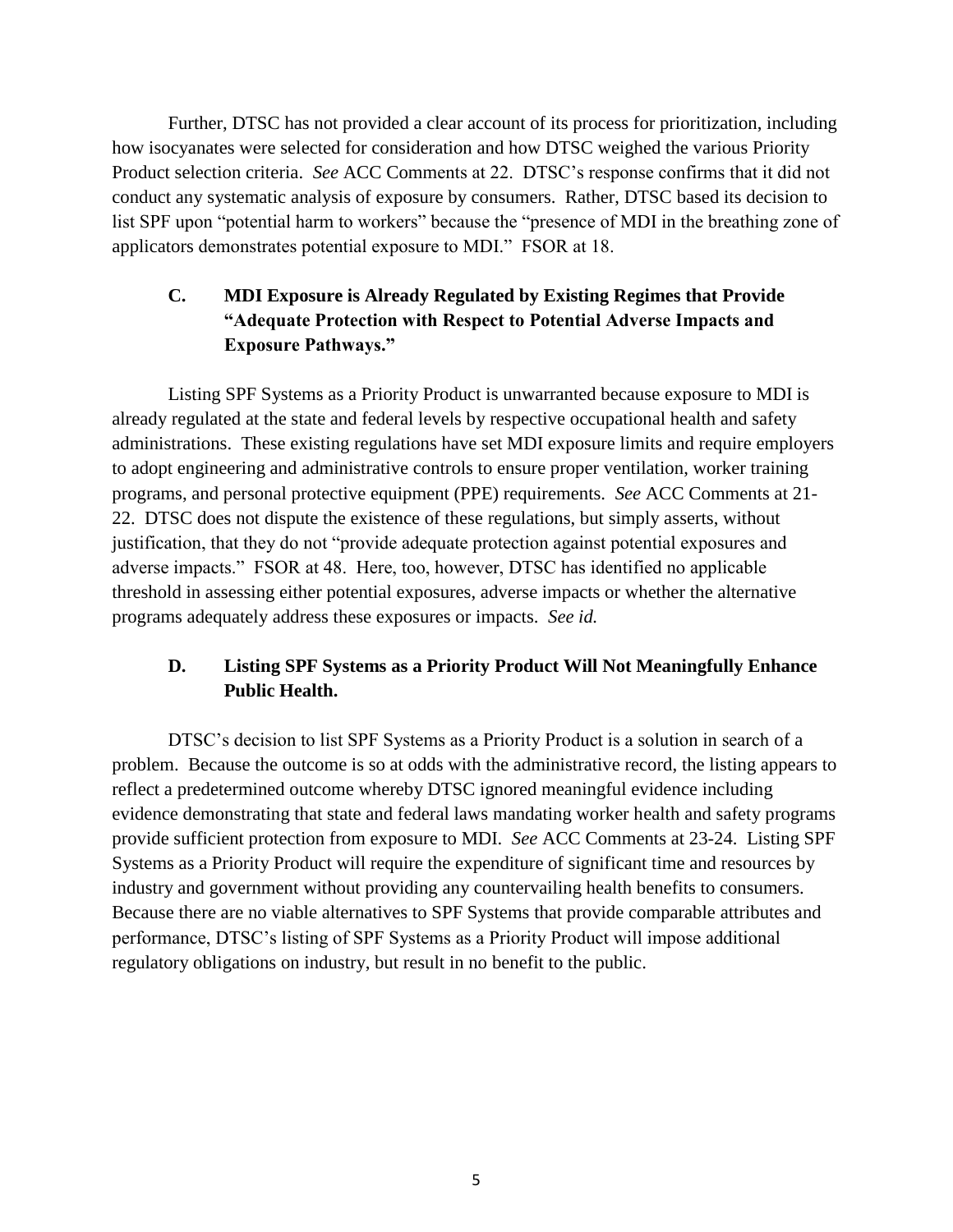# **II. DTSC Failed to Fulfill its Procedural Obligations (***See* **ACC Comments at 24- 29).**

#### **A. DTSC's Economic Analysis Does Not Comply with Applicable Law.**

DTSC has not provided a final cost estimate of listing SPF Systems as a Priority Product. *See* ACC Comments at 25-26. DTSC has presented mismatched costs and benefits by omitting certain entries on the cost side of the equation but including them on the benefit side. *Id.* at 27. Moreover, DTSC should have provided cost estimates for preparing multiple full-fledged Alternatives Analyses because as ACC has repeatedly pointed out, "SPF" encompasses various products that vary in formulation and application. Further, DTSC has not adequately estimated the considerable cost to California of potentially losing SPF as an insulator and air sealant for roofing products. *Id.* at 27-28.

### **B. DTSC Has Not Adequately Considered Alternative Pathways to Listing SPF Systems as a Priority Product, as Required by the SCP Regulations.**

There are no technically and economically feasible alternatives to the use of unreacted MDI in SPF currently available on the market. *See* ACC Comments at 27-29. Accordingly, ACC proposed an alternative pathway to DTSC, which would have enlisted the SPF industry to undertake a multi-year, California-focused product stewardship and safety campaign focusing on workplace safety regulations, product stewardship materials, training programs, and general health and safety information. *Id.* In response, DTSC acknowledged that "trained professionals using proper PPE and implementing good safety practices are less likely to be exposed to potentially harmful levels of MDI during application of SPF." FSOR at 52-53. Nevertheless, DTSC chose to reject that alternative in favor of an "alternative that may result in eliminating the hazard." *Id.* at 53. But that alternative is entirely speculative as it would depend on a "market" transformation where none is yet occurring and cannot be assumed to develop." ACC Comments at 27.

### **III. Listing SPF as a Priority Product is Not Authorized Under—and Conflicts with—Federal and California Law (See ACC Comments at 29-34).**

Finally, DTSC's decision to list SPF as a Priority Product ultimately will result in violations of the Commerce Clause: including impermissible extraterritorial regulation and undue restriction of interstate commerce in a manner that imposes costs which clearly exceed any legitimate local benefits. It will also result in authorizing DTSC under the regulations to require regulated entities to fund third-party research on alternatives through a challenge grant. While critical details on DTSC's actions remain unclear, we believe such required action would constitute an unconstitutional taking. U.S. Const., amend V. Finally, DTSC's proposal to issue a Notice of Exemption under the California Environmental Quality Act (CEQA) for listing SPF is premature before a fulsome alternatives analysis has been developed. Such an alternatives